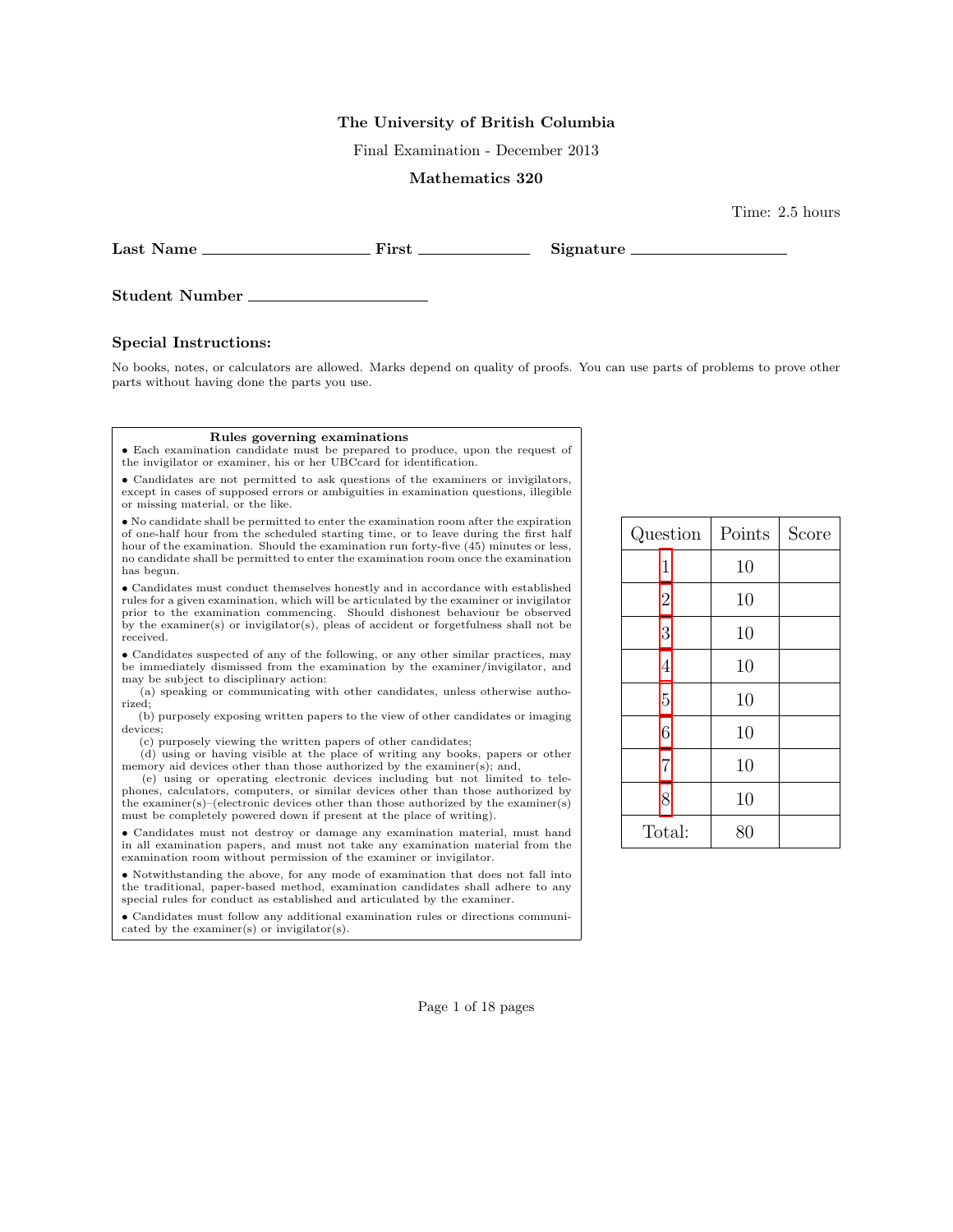- <span id="page-1-0"></span>1. Let  $A$  be a subset of  $\mathbb R$  which has a lower bound.
	- (a)  $(4 \text{ points})$  What is the definition of inf  $A$ ?

(b) (6 points) Let  $L$  be the set of all lower bounds for  $A$ . This is a subset of  $\mathbb R$ . Using the definitions of inf and sup show that  $\sup L = \inf A$ .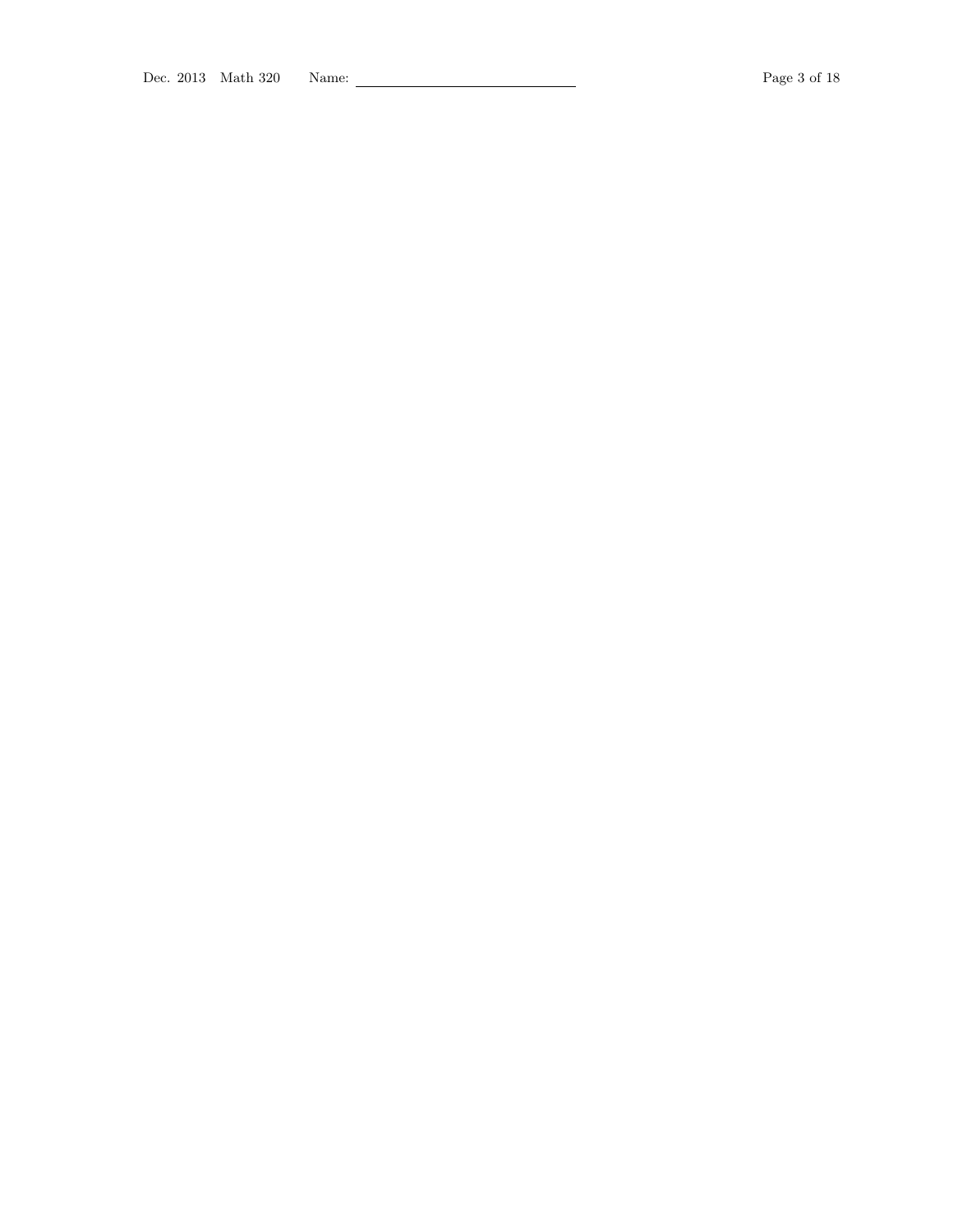- <span id="page-3-0"></span>2. Let  $X$  be a connected metric space.
	- (a)  $(4 \text{ points})$  Define what it means for  $X$  to be connected.

(b) (6 points) Prove that  $X$  is not countable.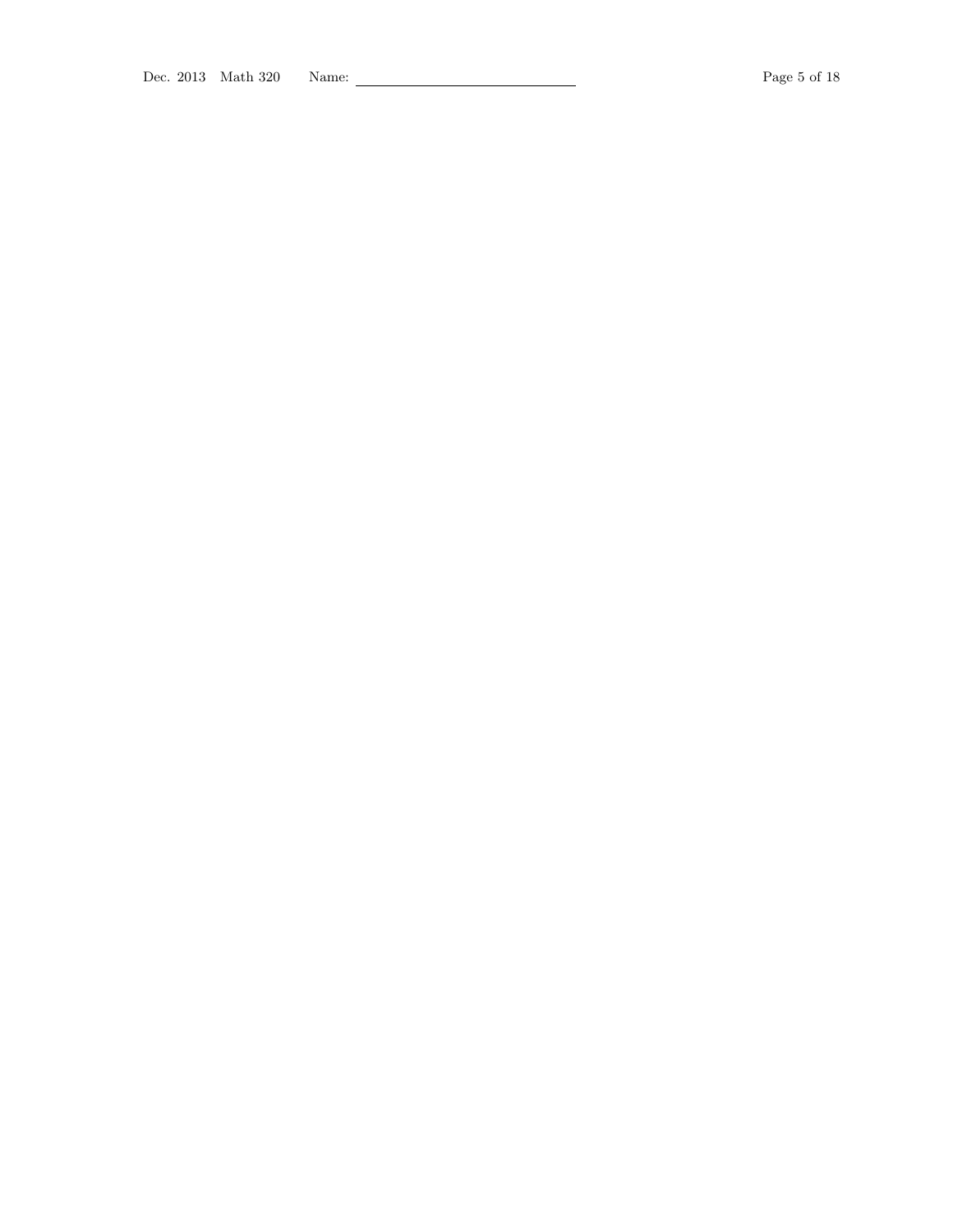- <span id="page-5-0"></span>3. Let  $X$  be a compact metric space and let  $K$  be a closed subset of X.
	- (a) (4 points) According to the definition of compactness, what must you prove in order to show that  $K$  is compact?

(b)  $(6 \text{ points})$  Prove that  $K$  is compact. Hint. The complement of a closed set is open.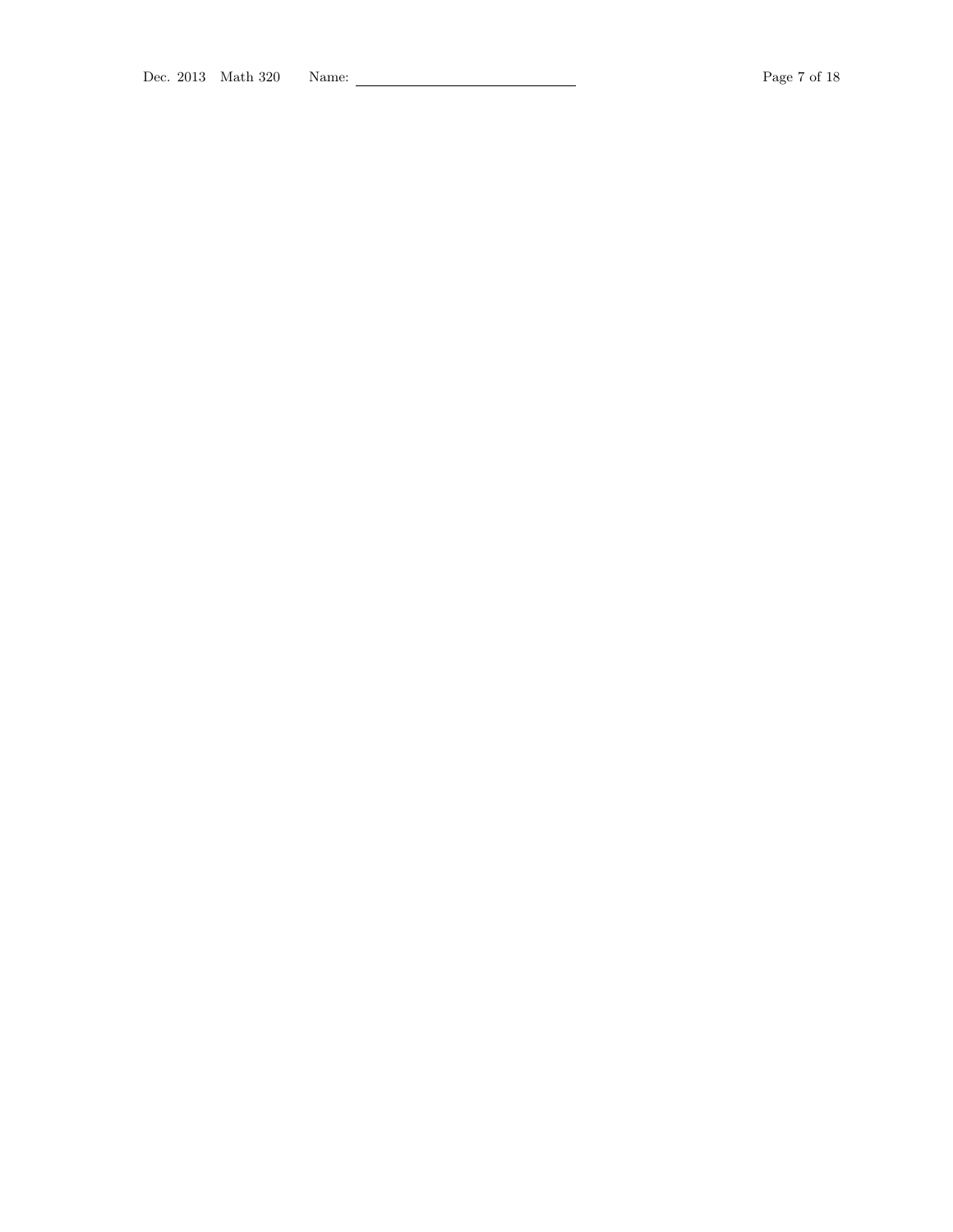- <span id="page-7-1"></span><span id="page-7-0"></span>4. Let  $f(x) = \frac{1}{x}$  for  $x \in \mathbb{R}$  and  $x \neq 0$ .
	- (a) (4 points) What is the  $\epsilon, \delta$  definition that  $f$  is continuous at 1?

(b) (6 points) Use your answer in part [\(a\)](#page-7-1) to show that  $f(x)$  is continuous at 1.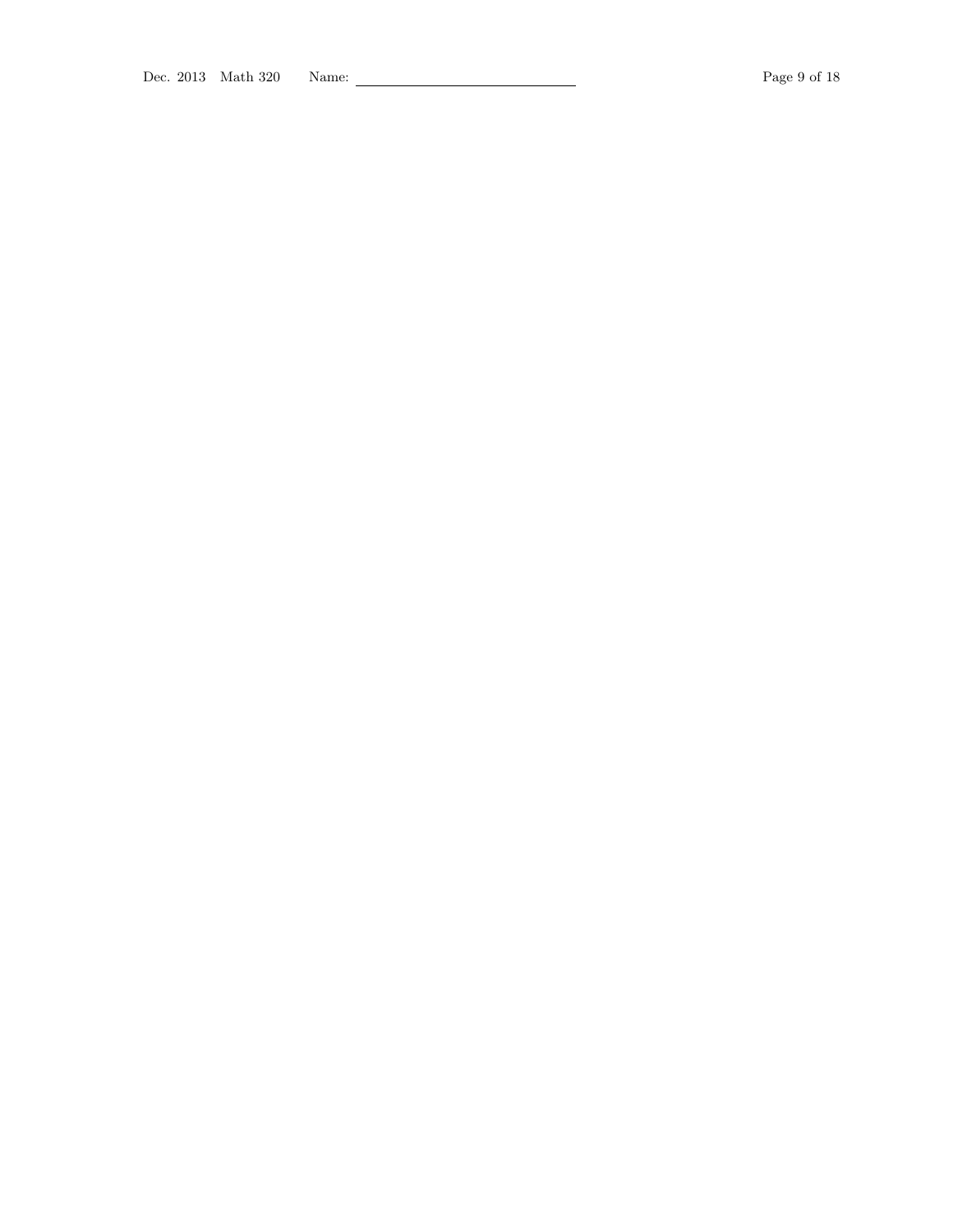- <span id="page-9-0"></span>5. You must justify your conclusions.
	- (a) (1 point) Give an example of a divergent series  $\sum a_n$  such that  $\limsup \frac{|a_{n+1}|}{|a_n|} = 1$ .

(b) (2 points) Give an example of a convergent series  $\sum a_n$  such that  $\limsup \frac{|a_{n+1}|}{|a_n|} = 1$ .

(c) (2 points) Can  $\sum_{n=1}^{\infty} a_n$  be convergent if lim sup  $a_{n+1}$ an  $\begin{array}{c} \begin{array}{c} \begin{array}{c} \end{array} \\ \begin{array}{c} \end{array} \end{array} \end{array}$  $= 2?$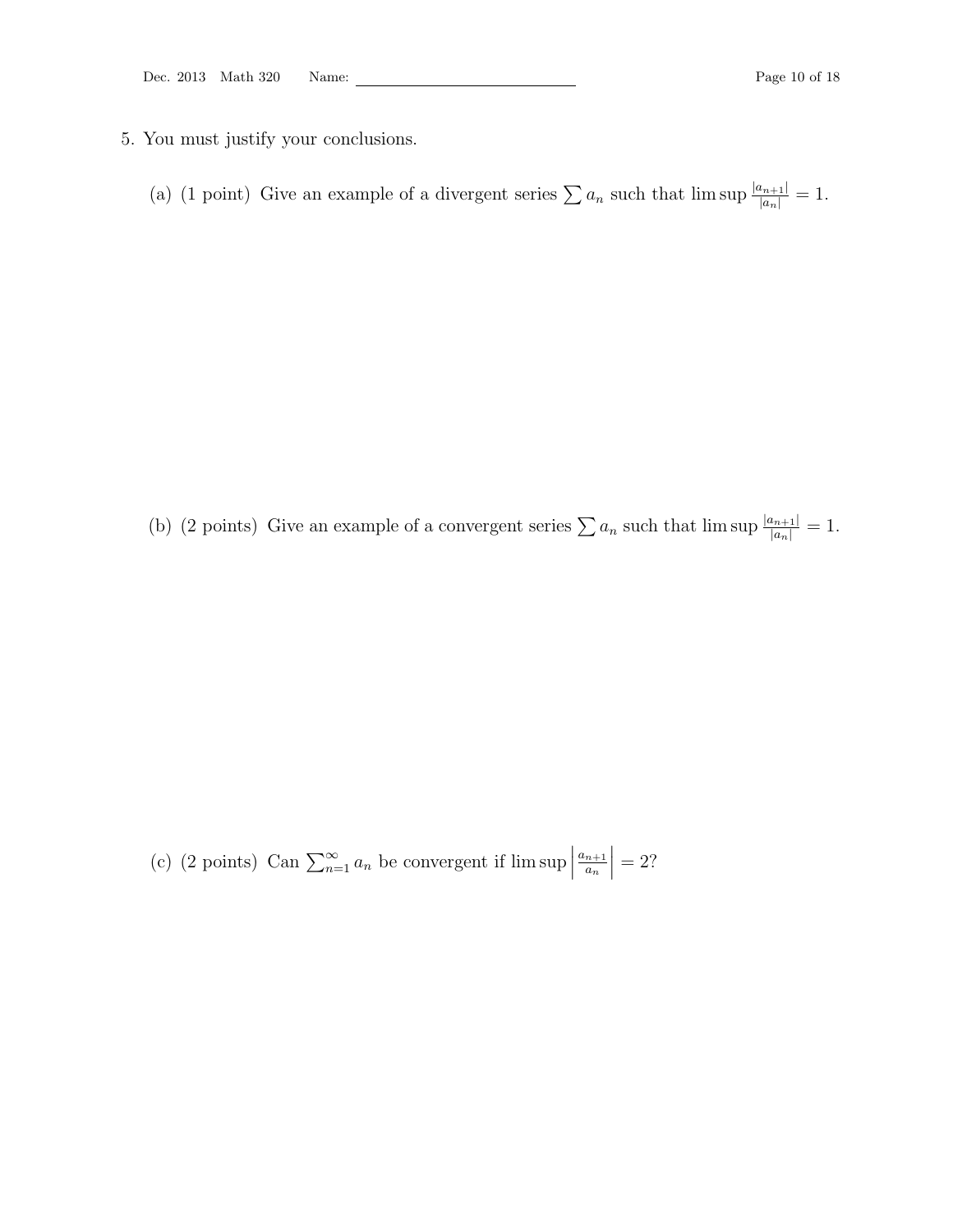(d) (5 points) For the series  $\sum_{n=1}^{\infty}$  $\frac{n!}{n^n}x^n$  find R such that the series converges for  $|x| < R$ and diverges for  $|x| > R$ .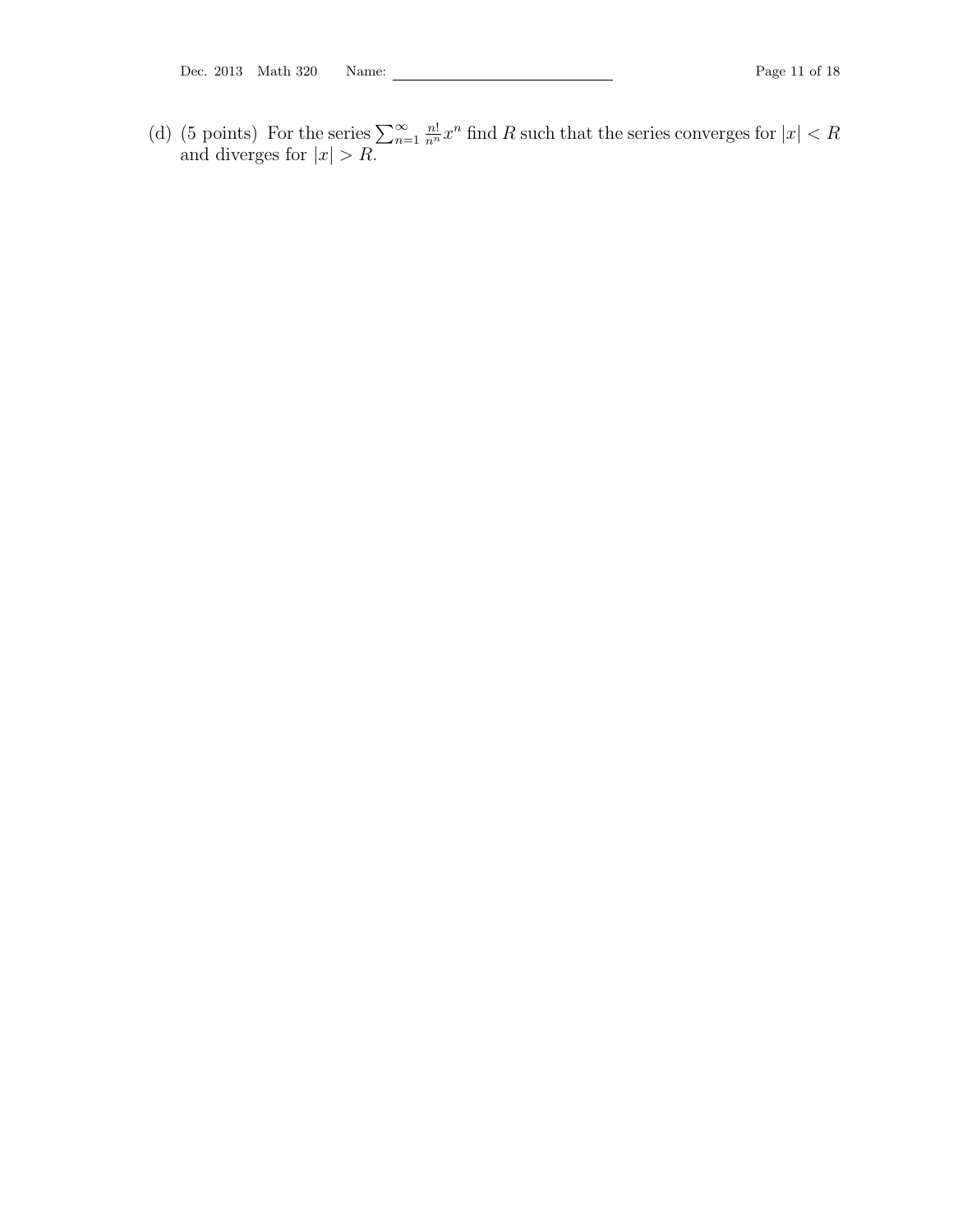- <span id="page-11-0"></span>6. Let  $E = \mathbb{Q} \cap [0,1]$  be the set of rational numbers in the unit interval. For a function  $f: E \to \mathbb{R}$  we say that f has a *continuous extension* g if (i) g is a real valued function defined for all real numbers in [0, 1], (ii)  $g(x) = f(x)$  whenever x is in E, (iii) g is continuous at every point in [0, 1].
	- (a) (2 points) Suppose f has two continuous extensions g and h. Prove that  $g(x) = h(x)$ for  $x \in [0, 1]$ .

(b) (4 points) Define what it means for  $f$  to be uniformly continuous on  $E$ .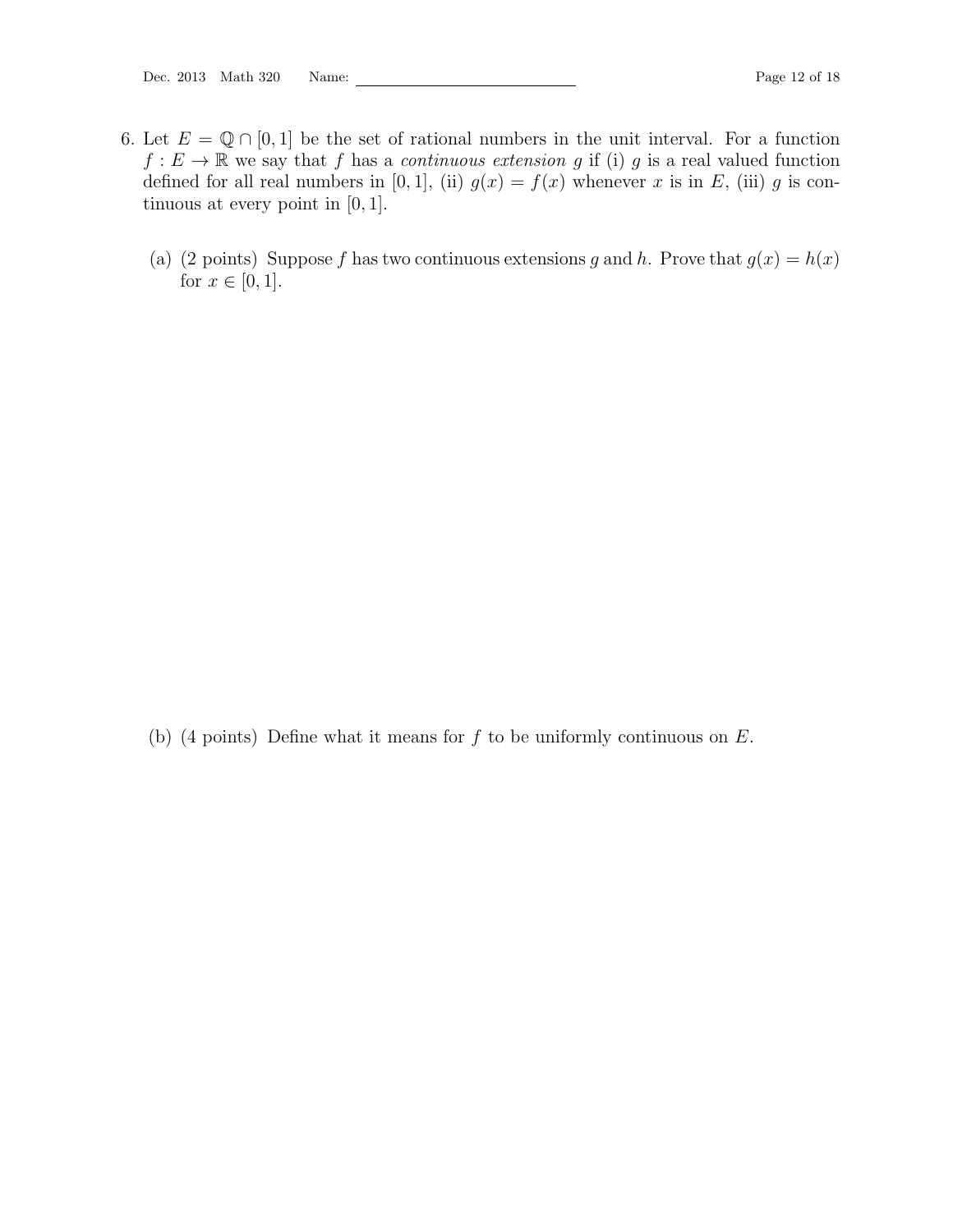Dec. 2013 Math 320 Name: Page 13 of 18

(c) (2 points) Suppose f has a continuous extension g. Show that this implies that  $f$ is uniformly continuous.

(d) (2 points) Give an example of a function  $f$  which is continuous on  $E$  and which has no continuous extension.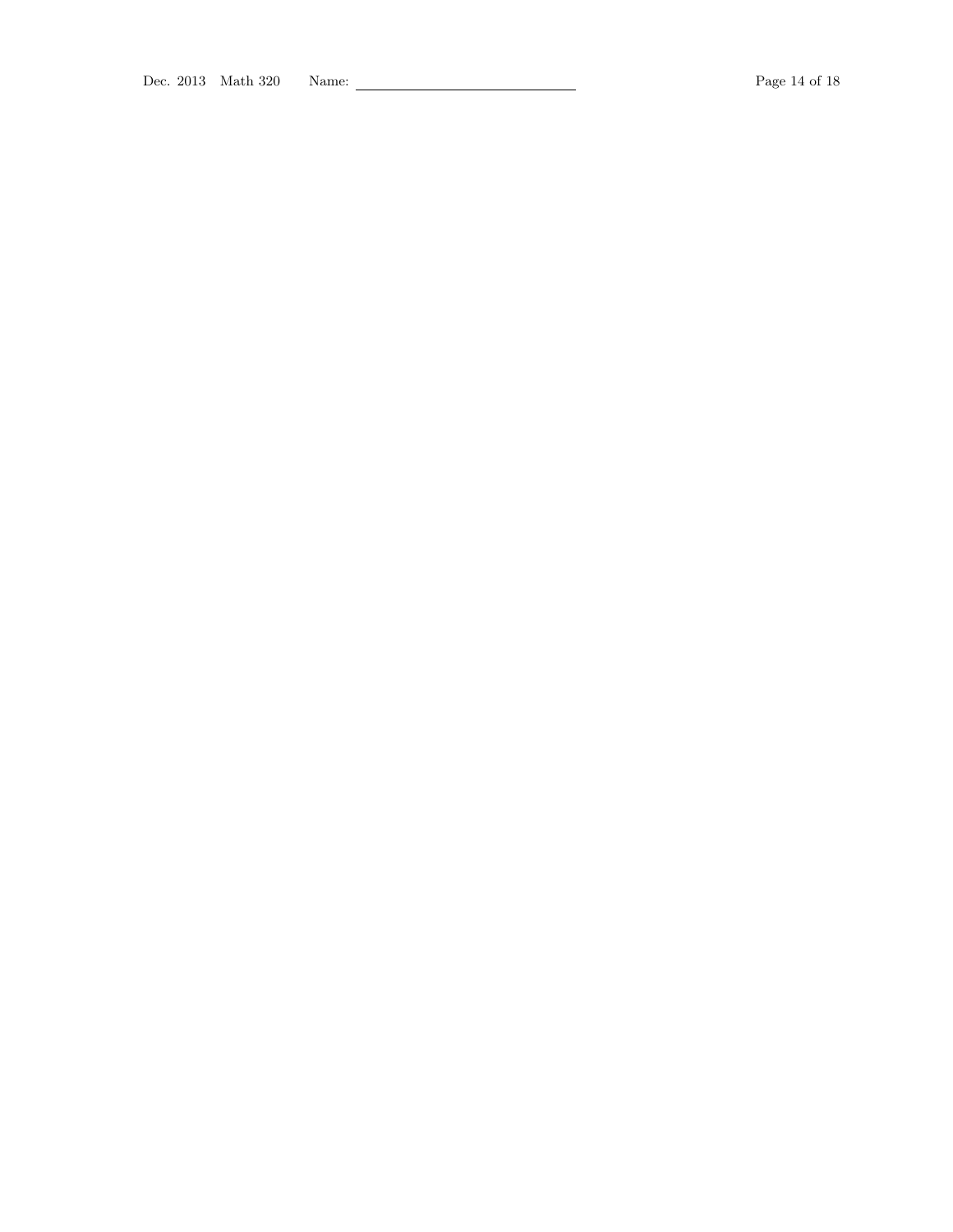- <span id="page-14-0"></span>7. Let f be a continuous function that maps the unit interval  $[0, 1]$  in  $\mathbb R$  to itself. Assume that f has a derivative f' which is defined and continuous on [0, 1] and that  $|f'(x)| < 1$ for  $x \in [0, 1]$ .
	- (a) (4 points) State the mean value theorem.

(b) (6 points) Show that there is a constant  $M < 1$  such that for all  $x, y$  in [0,1],  $|f(x) - f(y)| \le M|x - y|.$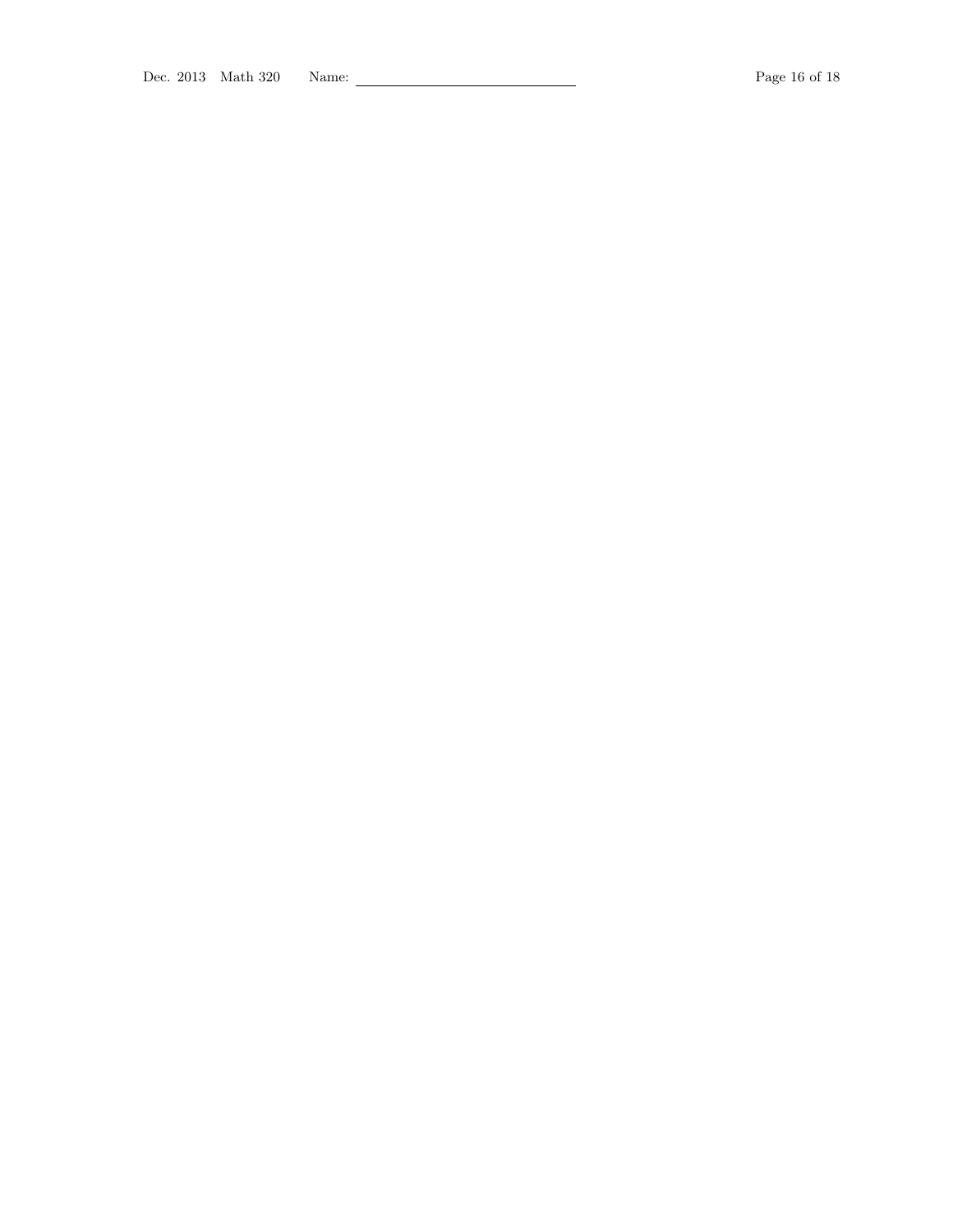- <span id="page-16-0"></span>8. You must briefly justify your answers to the following questions. Recall that the Taylor expansion of  $f(x)$  in powers of  $x - \alpha$  is  $\sum_{k=0}^{\infty}$ 1  $\frac{1}{k!}f^{(k)}(\alpha)(x-\alpha)^k$ .
	- (a) (2 points) Are all convergent sequences Cauchy sequences?

(b) (2 points) Are intervals the connected subsets of  $\mathbb{Q}$ ?

(c) (2 points) Is the interior of a connected set connected?